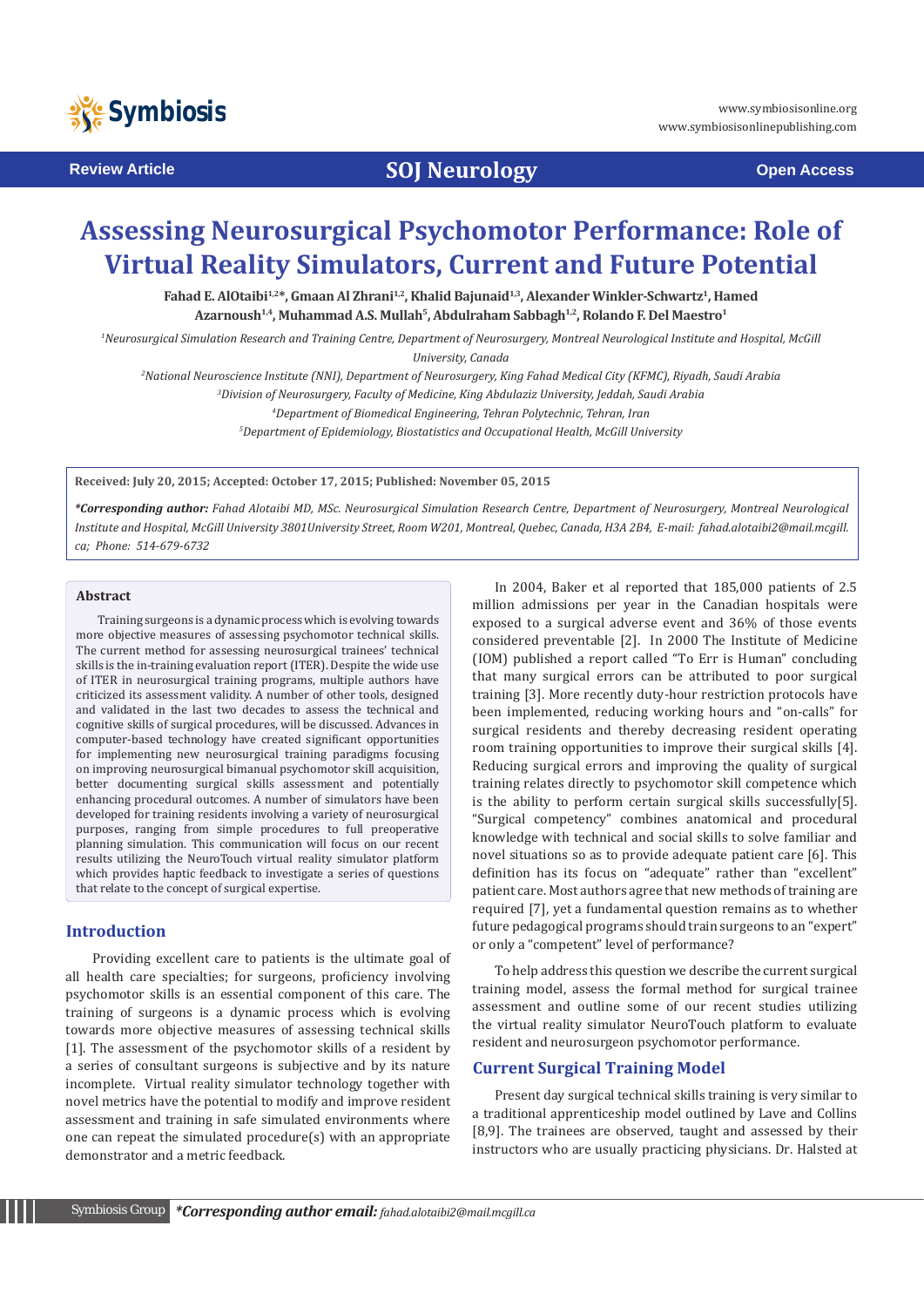Johns Hopkins Hospital implemented a defined apprenticeship model in surgery in the late nineteenth century [10,11]. This North American model has become the dominant method of surgical training worldwide. However this "apprenticeship model" that has served well for more than a century, for a number of reasons, is in need of re-evaluation.

The standard surgical residency programs combine textbooks, cadaver dissection, and intraoperative instruction. These formats are useful but may not optimize training for the bimanual psychomotor skills acquisition necessary for surgical expertise. First, textbook-based anatomy is two-dimensional, limited to fixed views, and often difficult to extrapolate to real intra-operative anatomy [12]. Second, technical skills acquired on cadaveric tissue lack realism due to the absence of bleeding, presence of formalin fixed normal and/ or diseased tissues which do not provide the appropriate surgical "feel" and limitless surgical exposure possibilities which may not be appropriate for human procedures. Furthermore, not all students have access to these "industry sponsored surgical master classes" [13]. As a result, cadaver dissection typically accounts for only a small fraction of a surgical resident's education. Finally, learning and teaching in the operating room can be stressful, time constrained and due to patient safety concern, only limited surgical anatomy can be exposed and studied[12]. Hence an opportunity to learn three-dimensional anatomy, relevant surgical exposure, the "feel of real tissues" and a variety of techniques outside of high-stress operating room environments in calm and risk-free virtual reality simulated settings, must be balanced against the "apprenticeship models' advantages and disadvantages"[14]. Surgical teaching and training also needs to be further developed so that students can have the opportunity to learn at their own pace and virtual reality surgical simulation may be one avenue to facilitate this experience [14].

The current method for assessing neurosurgical trainees' technical skills is the in-training evaluation report (ITER). This measures global competency based upon three broad categories: knowledge, skills and attitude. Surgical educators provide ITERs for their trainees at the end of each rotation (i.e., two to four months) and at the end of the year for promotion purposes. Program directors summarize these ITERs to provide feedback for trainees. ITERs are considered an appropriate and valuable assessment tool to monitor certain aspects that may not be evident in formal examinations. These include the trainee's communication skills, history taking ability, clinical examinations skills, and professional attitudes. Other benefits of ITER show that it is cost-effective, less intrusive, and does not interfere with day-to-day practice [15].

Despite the wide use of ITER in neurosurgical training programs, multiple authors have criticized its assessment validity [16,17]. They argue that the surgical educators who perform the assessments receive little or no training on how to properly use ITERs and that the retrospective nature of ITER for evaluation is therefore based on the rater's memory rather than on real time documentation. Another concern is that ITER completion may be influenced by what is referred to as the "halo effect" in which the rater's judgment of trainee's performance in one area is influenced by his or her performance in another [16,17]. In Canadian neurosurgical programs, ITERs assess seven major competencies 1. Medical expertise, 2. Communication skills, 3. Collaboration skills, 4. Health advocacy, 5. Management skills, 6. Scholar, and 7. Professionalism. "Surgical skills competency assessment" is but one of many subcategories under the heading "medical expertise competency". The final assessment does not outline specific surgical deficiencies, which reduces the value of the feedback [17]. Due to these deficiencies, perceived or otherwise, in the ITERS as an assessment tool, multiple other surgical technical skills assessment tools have been developed and introduced in the last two decades. In the next section we will discuss their advantages and limitations.

# **Assessment Tools of Surgical Technical Skills**

As defined by Ericsson and Charness expert performance is a laboratory technique that is used to assess expertise in a simulated environment which should mimic the real task as closely as possible [18]. This concept outlines that surgical skills should be measured in a simulated environment under controlled conditions but this simulated environment should mimic reality. Performing technical skills in the operating room under specific conditions is a stressful and complex experience, resulting in variable responses based on the operative situation that is being addressed. A neurosurgeon assessing a resident operating has no ability to assess the amount of force that a resident is applying while using instruments except by an assessment of tissue injury which occurs during and/or following the procedure. The continuous dynamic process of introduction of new surgical tools into the operating room makes it difficult to assess resident technical skills since both residents and their teachers are dealing with these novel improvements simultaneously [7]. These issues suggests that surgical educators need to develop and use more objective assessment tools that are reliable, reproducible and valid to assess trainee surgical skill acquisition and progress [7].

A number of tools have been designed and validated in the last two decades to assess the technical and cognitive skills of surgical procedures [19-24]. In 1995 the Objective Structured Clinical Examination (OSCE) was introduced, followed by the Objective Structured Assessment of Technical Skills (OSATS), a global rating scale, McGill Inanimate System for Laparoscopic Skills, and the Imperial College Surgical Assessment Device (ICSAD) [21,25-27].

All these assessment tools are prone to rater subjectivity as a consequence of broad criteria within each scale, which are not clearly defined and have poor test-retest reliability. Gélinas-Phaneuf and Del Maestro (personal communication) failed to provide validity of a new scale called global assessment of intraoperative neurosurgical skills (GOALS). This may have been due to variation in the type of neurosurgical procedures and the nature of the skills performed.

Reliability and validity are two important facets of a training and assessment tool. Reliability relates to the extent of reproducibility and consistency of an assessment tool when

**Citation:** AlOtaibi FE, Al Zhrani G, Bajunaid K, Winkler-Schwartz A, Azarnoush H, et al. (2015) Assessing Neurosurgical Psychomotor Page 2 of 7 Performance: Role of Virtual Reality Simulators, Current and Future Potential. SOJ Neurol 2(1)*,* 1-7.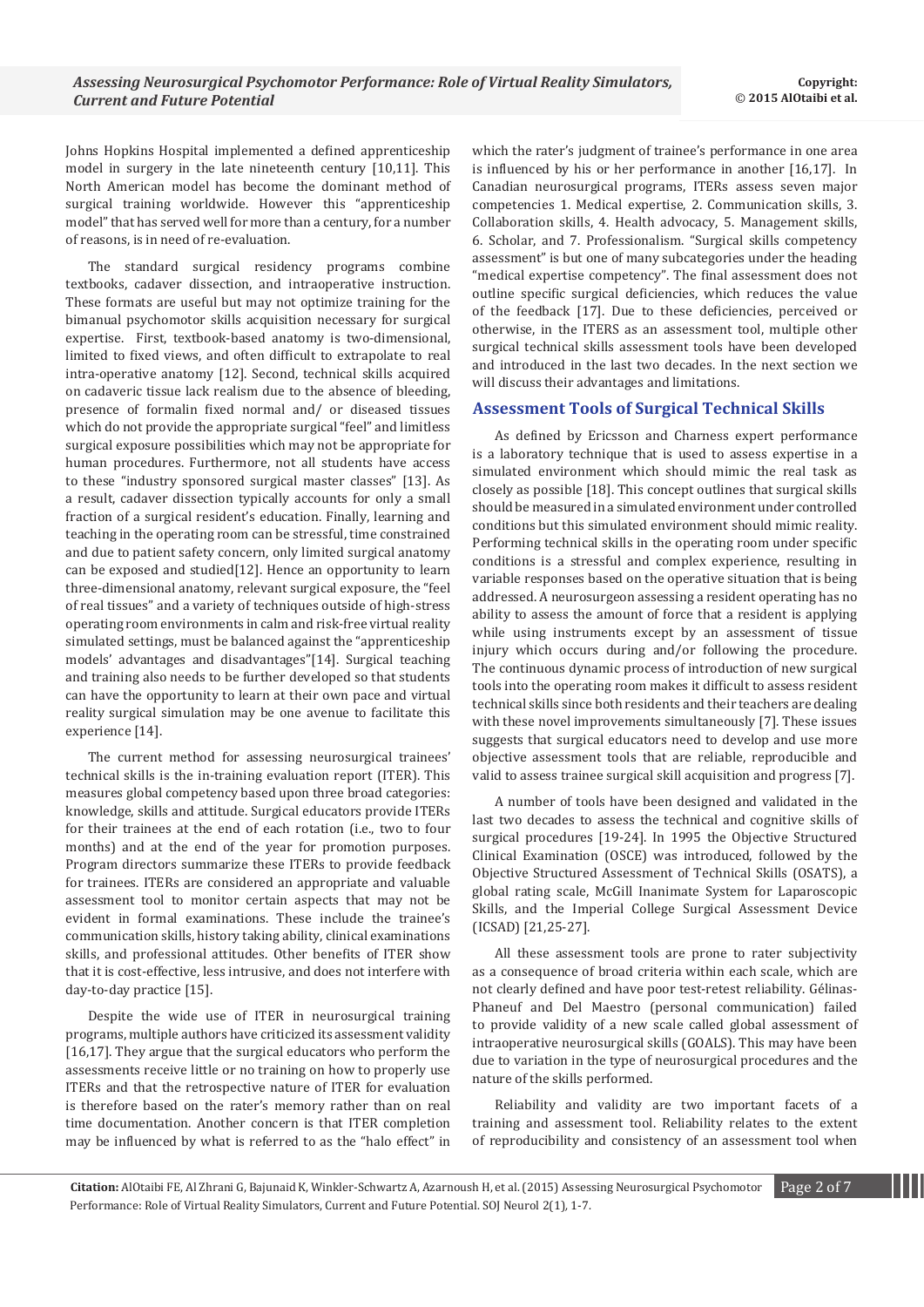evaluating the same individual on different occasions in the same task and with no intervening learning. Validity is whether or not the tool measures what it intends to measure [28]. Validity testing is generally more complex compared to reliability as it includes face, content, construct, concurrent and predictive validity. Face validity is defined as the extent to which assessment conditions resemble a real life situation. Content validity is defined as the extent to which certain attributes being measured are measured by an assessment tool. Both face and content validity are usually measured by expert opinions using a questionnaire [28]. Using face and content validity in the context of developing a new technology for training neurosurgical skills implies that the technology is realistic and measures skills required for a specific activity or skill being assessed [28]. Construct validity should establish correlation with operative experience and be able to discriminate between novice and expert performance. Concurrent validity is established when the scores from a new measurement procedure are directly related to the scores from a well-established measurement procedure for the same construct; that is there is consistent relationship between the scores from the two measurement procedures [28].

The current model of neurosurgical psychomotor training is based primarily on an apprenticeship. Opportunities for deliberate practice outside of the operating room environment are uncommon. A series of studies have demonstrated that simulation has an important role to play in the acquisition of surgical skills [29-32]. Simulation provides an opportunity for deliberate practice. The student achieves the desired learning outcome in a safe simulated environment and can repeat the simulated procedure(s) and receive appropriate demonstrator and metric feedback.

Assessment of resident psychomotor skills by consultant surgeons is subjective and commonly retrospective [16,17]. Validated objective criteria of surgical competence are not available to the neurosurgical curriculum since validated criteria have not yet been developed.

### **Virtual Reality Simulators with Haptic Feedback**

Virtual reality simulators with haptic feedback can be used to explore and validate a series of issues relating directly to the question of neurosurgical expertise. This haptic or kinesthetic communication (feedback) recreates the sense of touch by applying [forces](https://en.wikipedia.org/wiki/Force), [vibrations](https://en.wikipedia.org/wiki/Vibration), or motions to the surgical user. This mechanical stimulation can be used to create a virtual brain containing tumor tissue with realistic appropriate pulsation in a [computer simulation](https://en.wikipedia.org/wiki/Computer_simulation). Tactile sensors can be incorporated into these simulators with haptic systems which measure forces exerted by the user on the interface. These advances in computerbased technology have created a significant opportunity for implementing new neurosurgical training paradigms focusing on improving neurosurgical skill acquisition, enhancing procedural outcomes, and better documenting surgical skills assessment. In the past decade many virtual reality simulators have been developed for a variety of distinct neurosurgical purposes, ranging from training residents in simple procedures to full

preoperative planning simulation [33]. The topic of simulation in neurosurgery has recently been extensively reviewed by Rehder et al [34].

Two virtual reality systems containing haptic feedback technology have been designed to specifically address neurosurgical technical skills improvement [24,35-42]. The ImmersiveTouch system, developed at the University of Illinois (Chicago) integrates haptic instrument feedback with a head and hand tracking system to provides a three dimensional visualization of a virtual patient's anatomy [35]. This system has been validated for lateral ventriculostomy [40]. Junior neurosurgery resident success rate improved significantly after performing one ImmersiveTouch virtual procedure[41]. Success rates in these studies were based on the end result rather than on the technical aspects (metrics) of the procedure.

The Neurosurgical Simulation Research and Training Centre at the Montreal Neurological Institute and Hospital along with other centers working collaboratively with the National Research Council (Canada) developed a computer-based virtual reality simulation platform called NeuroTouch (Figure 1A and B)[24,36]. This platform was designed to provide neurosurgery trainees the opportunity for deliberate practice and to assess their level of psychomotor competency [24]. Multiple metrics including those involved in bimanual psychomotor performance that reflect the operator performance for a surgical task can be measured by the NeuroTouch platform [24,36- 39].

We will now focus on our studies related to the development and validation of tier 1, tier 2 and advanced tier 2 metrics utilizing the NeuroTouch platform. Tier I, tier 2, and advanced tier 2 metrics were designed to assess bimanual psychomotor performance during the resection of a variety of simulated tumors (Figure 1C). Tier 1 metrics were developed which included blood loss, [tumor](http://europepmc.org/abstract/med/25599201/?whatizit_url=http://europepmc.org/search/?page=1&query=%22tumor%22) percentage resected, and simulated 'normal' brain volume removed while tier 2 metrics included total tip path length, maximum and sum of forces used by instruments[38]. Advanced tier 2 metrics include efficiency index, coordination index, ultrasonic aspirator path length index and ultrasonic aspirator bimanual forces ratio and focused on the ability of the operator to coordinate the use of two hands during the resection of different simulated tumors [36,39]. After developing the tier 1 and tier 2 metrics our studies focused on using a simulated aspirator in the dominant hand (Figure 1D). The resection of 9 different simulated brain tumours (18 tumors in all) with different visual and stiffness characteristics were utilized to assess psychomotor performance [37]. These studies found no statistical difference between resident and neurosurgeon psychomotor performance [37]. However for the first time we were able to develop proficiency performance benchmarks for these simulated tumor resection scenarios [37]. In these studies the tier 1 and tier 2 metrics employed focused only on the motor skills of the dominant hand with simple scenarios and appeared to be of limited value to assess complex two hands interaction involving more realistic scenarios [36]. With the development of advanced tier 2 metrics by our group we then carried out a series of studies utilizing these metrics to evaluate the influence

**Citation:** AlOtaibi FE, Al Zhrani G, Bajunaid K, Winkler-Schwartz A, Azarnoush H, et al. (2015) Assessing Neurosurgical Psychomotor Page 3 of 7 Performance: Role of Virtual Reality Simulators, Current and Future Potential. SOJ Neurol 2(1)*,* 1-7.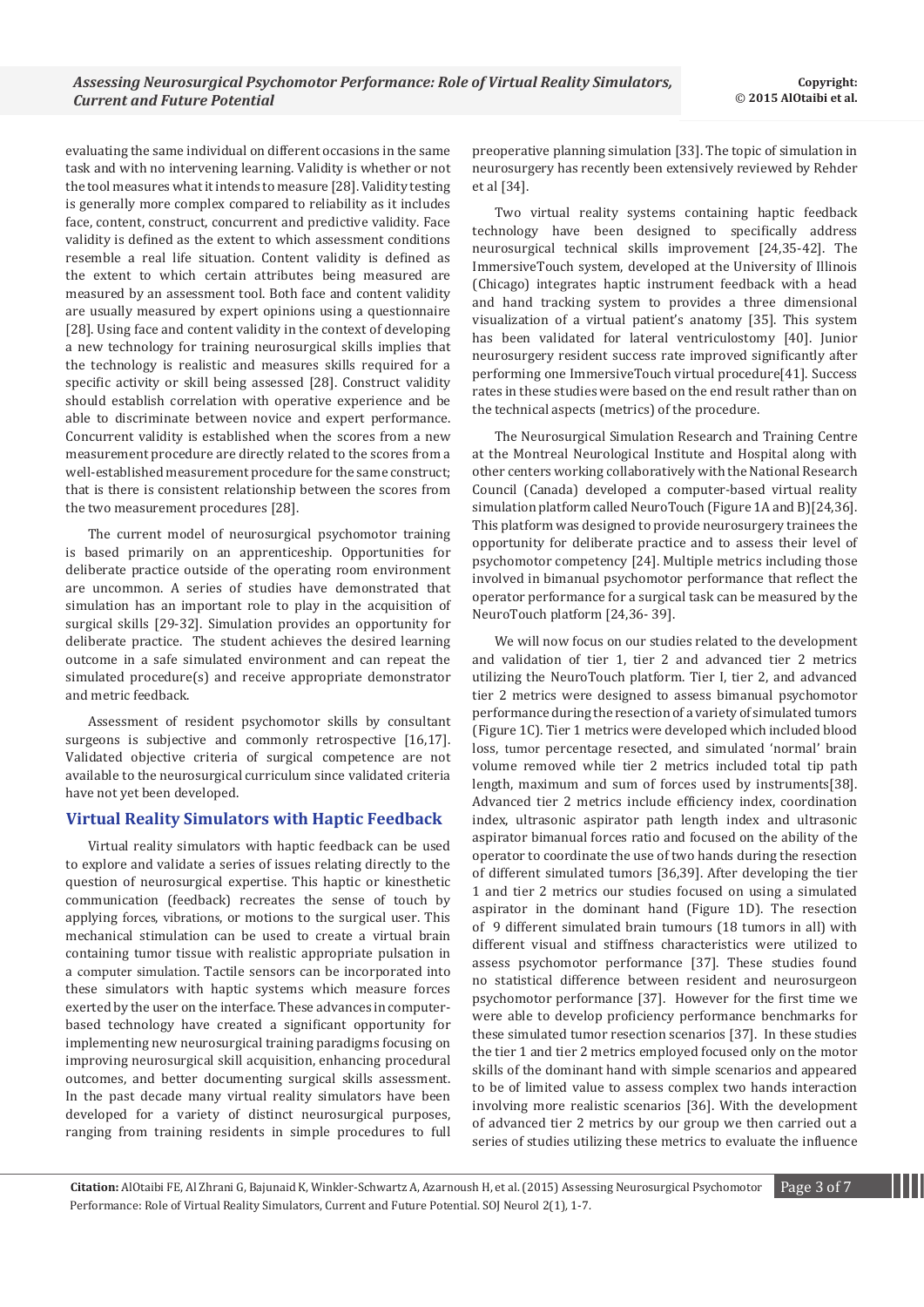

**Figure 1:** A) The NeuroTouch simulator equipped with stereoscopic viewer, bimanual force feedback handles, and activator pedal. (B) View of operator using NeuroTouch. (C) Three dimensional operative scene of simulated tumors as visualized by the operator using a simulated sucker and aspirator. (D) Mannequin head with one haptic device the ultrasonic aspirator held in the dominant hand. (E) Mannequin head with two haptic devices, bipolar coagulator and ultrasonic aspirator.

of increasing tumor complexity by altering color, stiffness and stress levels on bimanual psychomotor performance (Figure 1C and E)[36,39,43]. Increasing tumor complexity impaired resident performance significantly more than that of neurosurgeons. The color of simulated tumors significantly altered resident performance. Resecting black vs glioma-colored tumors resulted in significantly higher blood loss and lower tumor percentage removed. Altering tactile cues from hard to soft also significantly decreased resident tumor resection. Regardless of tumor complexity, significant differences were found between neurosurgeons, senior and junior residents in efficiency index and ultrasonic aspirator path length index. Ultrasonic aspirator bimanual force ratio outlined significant differences between senior and junior residents, whereas coordination index demonstrated significant differences between junior residents and neurosurgeons. The NeuroTouch platform utilizing the simulated scenarios used and employing the metrics outlined differentiates novice from expert neurosurgical performance and demonstrated NeuroTouch face, content and construct validity [39].

Acute stress may result from severe bleeding during neurosurgical operations affecting operator bimanual psychomotor performance leading to surgical error and adverse patient outcome. The Neuro-Touch virtual reality simulator allows the testing of the influence of acute stress on psychomotor performance in risk free environments. The purpose of this study which involved medical students, junior and senior residents along with practicing neurosurgeons was to assess the impact of a simulated stressful virtual reality tumor resection scenario [43]. The stress scenario involved uncontrollable 'intraoperative' bleeding resulting in simulated patient cardiac arrest. The junior resident and medical student groups had decreased tumor resection and brain volume removal during stress. Since the baseline tier 1 metrics of blood loss and of total percentage tumor resected differentiated the resident and the neurosurgeon groups this provided construct validity for these metrics utilizing the NeuroTouch simulator. Psychomotor performance in advanced tier 2 metrics was altered during the stress scenario in all participant groups. The development of validated metrics in our previous study for advanced tier 2 metrics allowed the comparison of results and further validation of the NeuroTouch platform using data from this study. In the neurosurgeon group, sucker total tip path length increased while senior residents increased sucker forces. Although all participant performance decreased during the stress scenario neurosurgeons outperformed the other groups. To mitigate the possibility of injury to 'normal' tissues during the bleeding, the neurosurgery group modulated its performance by significantly increasing sucker total tip path length to improve visualization and by not increasing instrument forces applied while senior residents increased sucker forces. Performance in all advanced tier 2 metrics returned to pre-stress levels in post stress scenario tumor resections. These results confirmed that advanced tier 2 metrics were particularly valuable in the assessment of operative psychomotor performance under simulated stressful conditions associated with the uncontrollable bleeding scenario utilized [43]. Guided by these validated metrics it seems reasonable to propose the development of a series of proficiency based benchmarks helping to develop specific training curricula and self-assessment programs to maximize resident performance during the resection of cerebral tumors using the NeuroTouch simulator.

**Citation:** AlOtaibi FE, Al Zhrani G, Bajunaid K, Winkler-Schwartz A, Azarnoush H, et al. (2015) Assessing Neurosurgical Psychomotor Page 4 of 7 Performance: Role of Virtual Reality Simulators, Current and Future Potential. SOJ Neurol 2(1)*,* 1-7.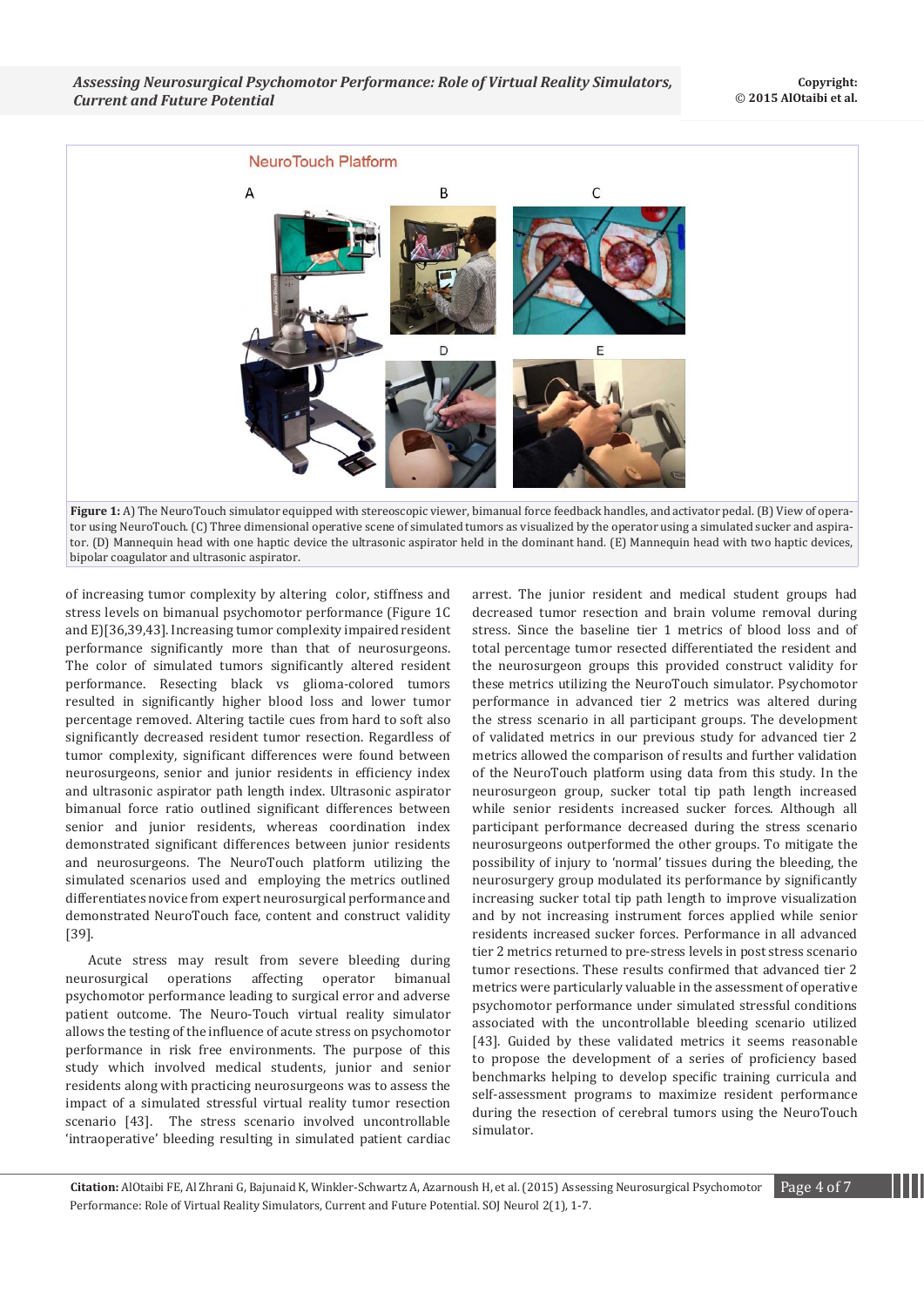Present ongoing studies are focused on assessing the psychomotor skills of medical students applying to neurosurgery in an attempt to answer a number of issues including the differences in bimanual psychomotor performance among applicants. The tracking of residents serially during training and after graduation is critical to understanding psychomotor skills acquisition during residency and modulation of these abilities during neurosurgical practice. A number of issues need to be resolved, including which simulators to adopt, which scenarios to employ, the best validated metrics that emphasizing patient safety to assess and which proficiency-based benchmarks to utilize. To address this issue the information from these studies is being incorporated into a global multicenter longitudinal study which will follow neurosurgical resident applicants through their resident training and during their practice as independent neurosurgeons. The modulation of the force utilized during the resection of tumors appears to be critical in the development of 'expert' bimanual psychomotor performance during these procedures. The development of tier 3 metrics involving such concepts as the force pyramid, the force histogram and the ability to assess tremor may be particularly useful in understanding the bimanual utilization of force during surgery [38].

# **Conclusions and Future Directions**

Neurosurgical simulators utilizing haptic technology provide new avenues to explore. They can be used to investigate a series of questions that relate to the concept of surgical expertise in risk-free learning environments[38]. These include how do "expert" surgeons actually perform surgical procedures? Insights into the visual, tactile, stress and/or other issues along with what forces are employed by expert neurosurgeons during the technical components of their operations can be assessed. With the proper simulators, metrics, proficiency performance benchmarks and curriculum, can virtual reality simulation impart specific bimanual psychomotor skills to residents helping to shift the goal of surgical training programs from teaching to competence to teaching to expert level? Since it is essential to have simulation scenarios that closely resemble operative realism significant further development is necessary to provide scenarios with the appropriate color (visual), stiffness (haptic) and structural realism. For neurosurgical scenarios progress is being made on these areas but the development of complex scenarios involving tumors adjacent to important motor, sensory and speech structures, epilepsy scenarios and complex scenarios involving lobectomy need to be available. The development of simulated patties to control simulated bleeding along with other adjuvants used typically during surgical procedures need further improvement. The ultimate goal must be patient specific simulation in which residents and surgeons can rehearse on the patient's tumor when it has been simulated on a virtual reality simulator and before the operative procedure.

Like any training and/or assessment tool to be implemented, rigorous efforts are necessary to provide evidence for validation and effectiveness over traditional educational methods in use.

This communication has focused on a number of studies that

provide face, content and construct validity for the NeuroTouch simulation platform utilizing neurosurgical scenarios. Some of the metrics discussed are being assessed for their usefulness in other simulated neurosurgical operations and by other surgical specialties which may aid the universality of their application [44-47]. The utility of virtual reality simulators like NeuroTouch will be limited unless concurrent validity can be demonstrated which would outline that these simulators enhance resident operating room performance[48,49].

To maximize surgical expertise training, placental preparations could play important roles as hybrid models (between virtual reality simulators and the patient) by allowing participants who have obtained defined proficiency-based benchmarks on virtual reality simulators to be further tested on an ex vivo biological model before being assessed in operating room situations [50,51].

From the patients' perception, having residents pre-train with simulation increases the likelihood of success by establishing a minimum level of competency prior to clinical interaction. Graber et al. showed that patients are more willing to allow trainees to perform procedures on them after they have undergone simulation training [52]. Neurosurgical virtual reality simulators offers a safe route to carry out the sustained, deliberate, and goal-directed practice that neurosurgical expertise necessitates. Neurosurgical virtual reality simulators help learners assimilate technical skills and thereby this knowledge will ensure the development of surgical technical skills proficiency. If these promising results are validated by other researchers this will be useful in the development of further proficiency performance benchmarks for resident training, assessment and perhaps screening medical students applying for neurosurgical training programs[37,42,46].

Neurosurgical virtual reality simulation is a rapidly growing field with promising potential including the screening of medical students applying for neurosurgery programs, the training of neurosurgical residents with objective feedback metrics and the development of patient specific scenarios for rehearsal purposes.

### **Funding/Support**

This work was supported by the Di Giovanni Foundation, the Montreal English School Board, the B-Strong Foundation, the Colannini Foundation and the Montreal Neurological Institute and Hospital. Dr. R. F. Del Maestro is the William Feindel Emeritus Professor in Neuro-Oncology at McGill University. Dr. H. Azarnoush held the Postdoctoral Neuro-Oncology Fellowship from the Montreal Neurological Institute and Hospital.

#### **Acknowledgment**

The authors would like to thank all the previous members of our team including, Jawar Fares, Marta Baggiani, and Ibrahim Marwa and the members of the Simulation, Life Sciences Division, National Research Council of Canada at Boucherville.

#### **References**

1. G[élinas-Phaneuf N, Choudhury N, Al-Habib AR, Cabral A, Nadeau E,](http://www.ncbi.nlm.nih.gov/pubmed/23784222) 

**Citation:** AlOtaibi FE, Al Zhrani G, Bajunaid K, Winkler-Schwartz A, Azarnoush H, et al. (2015) Assessing Neurosurgical Psychomotor Page 5 of 7 Performance: Role of Virtual Reality Simulators, Current and Future Potential. SOJ Neurol 2(1)*,* 1-7.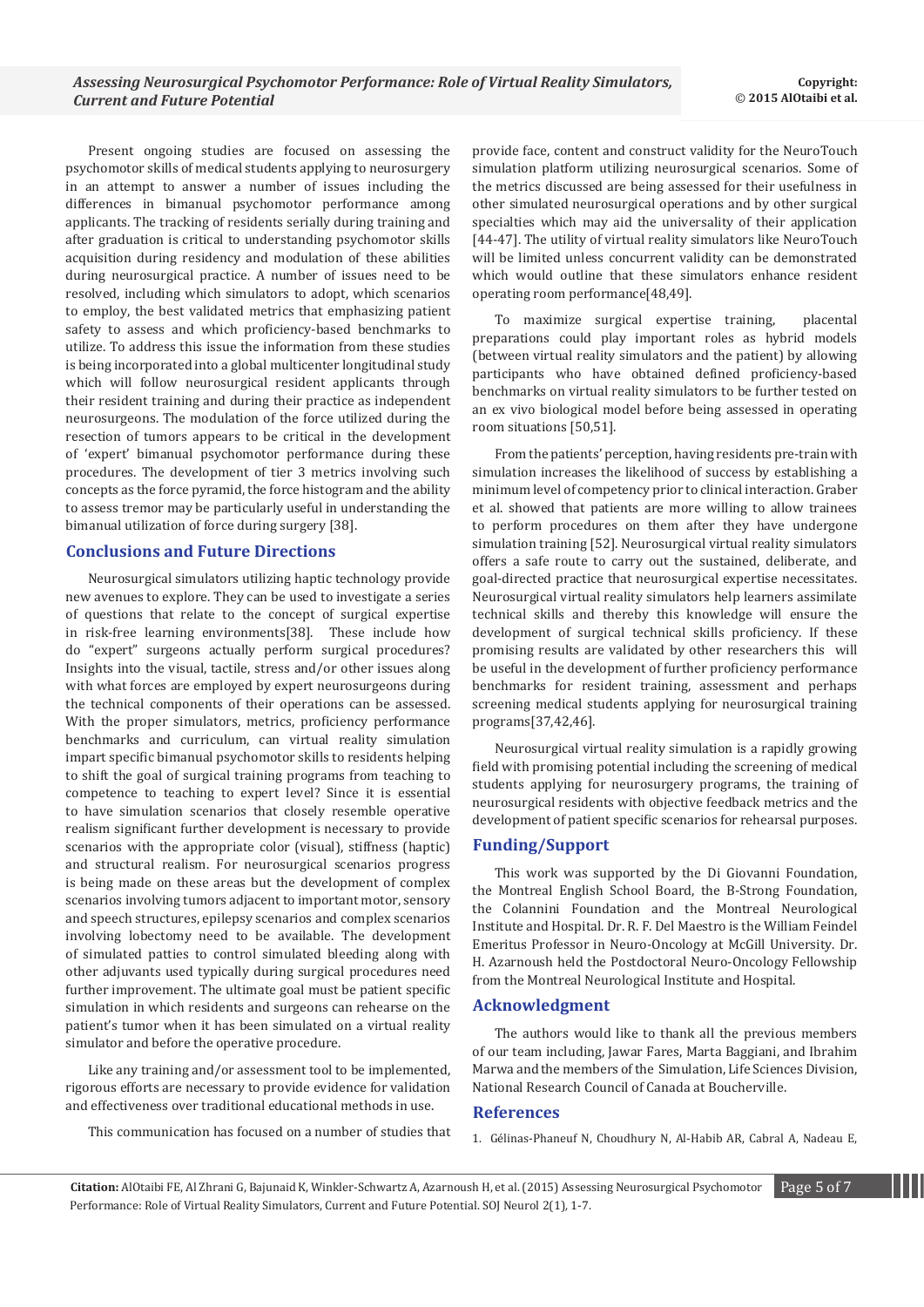[Mora V, et al. Assessing performance in brain tumor resection using](http://www.ncbi.nlm.nih.gov/pubmed/23784222)  [a novel virtual reality simulator. Int J Comput Assist Radiol Surg.](http://www.ncbi.nlm.nih.gov/pubmed/23784222)  [2014;9\(1\):1-9. doi: 10.1007/s11548-013-0905-8.](http://www.ncbi.nlm.nih.gov/pubmed/23784222)

- 2. B[aker GR, Norton PG, Flintoft V, Blais R, Brown A, Cox J, et al. The](http://www.ncbi.nlm.nih.gov/pubmed/15159366)  [Canadian Adverse Events Study: the incidence of adverse events](http://www.ncbi.nlm.nih.gov/pubmed/15159366)  [among hospital patients in Canada. CMAJ. 2004;170\(11\):1678-1686.](http://www.ncbi.nlm.nih.gov/pubmed/15159366)
- 3. K[ohn LT, Corrigan JM, Donaldson MS. To err is human: building a safer](https://books.google.co.in/books?id=8r1QAQAAIAAJ&q)  [health system. Vol 627: National Academies Press; 2000.](https://books.google.co.in/books?id=8r1QAQAAIAAJ&q)
- 4. Ulmer C, Wolman DM, Johns MM. Resident duty hours: enhancing sleep, supervision, and safety. National Academies Press; 2009.
- 5. B[rightwell A, Grant J. Competency-based training: who](http://www.ncbi.nlm.nih.gov/pubmed/23019588)  [benefits? Postgrad Med J. 2013;89\(1048\):107-10. doi: 10.1136/](http://www.ncbi.nlm.nih.gov/pubmed/23019588) [postgradmedj-2012-130881](http://www.ncbi.nlm.nih.gov/pubmed/23019588)
- 6. B[hatti NI, Cummings CW. Competency in surgical residency training:](http://www.ncbi.nlm.nih.gov/pubmed/17525542)  [defining and raising the bar. Acad Med. 2007;82\(6\):569-573.](http://www.ncbi.nlm.nih.gov/pubmed/17525542)
- 7. [Cox M, Irby DM, Reznick RK, MacRae H. Teaching surgical skills](http://www.ncbi.nlm.nih.gov/pubmed/17182991) [changes in the wind. N Engl J Med. 2006;355\(25\):2664-2669.](http://www.ncbi.nlm.nih.gov/pubmed/17182991)
- 8. Lave J. The culture of acquisition and the practice of understanding. Situated cognition: Social, semiotic, and psychological perspectives. 1997:63-82.
- 9. Collins. "Cognitive Apprenticeship", in R.K. Sawyer (ed.). New York: Cambridge University Press; 2006.
- 10.[Cohen-Gadol AA, Piepgras DG, Krishnamurthy S, Fessler RD. Resident](http://www.ncbi.nlm.nih.gov/pubmed/15670388)  [duty hours reform: results of a national survey of the program directors](http://www.ncbi.nlm.nih.gov/pubmed/15670388)  [and residents in neurosurgery training programs. Neurosurgery.](http://www.ncbi.nlm.nih.gov/pubmed/15670388)  [2005;56\(2\):398-403.](http://www.ncbi.nlm.nih.gov/pubmed/15670388)
- 11.T[suda S, Scott D, Doyle J, Jones DB. Surgical skills training and](http://www.ncbi.nlm.nih.gov/pubmed/19249439)  [simulation. Curr Probl Surg. 2009;46\(4\):271-370. doi: 10.1067/j.](http://www.ncbi.nlm.nih.gov/pubmed/19249439) [cpsurg.2008.12.003.](http://www.ncbi.nlm.nih.gov/pubmed/19249439)
- 12.[Henn JS, Lemole Jr GM, Ferreira MA, Gonzalez LF, Schornak M, Preul](http://www.ncbi.nlm.nih.gov/pubmed/11795253)  MC, [et al. Interactive stereoscopic virtual reality: a new tool for](http://www.ncbi.nlm.nih.gov/pubmed/11795253)  [neurosurgical education: technical note. J Neurosurg. 2002;96\(1\):144-](http://www.ncbi.nlm.nih.gov/pubmed/11795253) [149.](http://www.ncbi.nlm.nih.gov/pubmed/11795253)
- 13. [Haluck RS, Krummel TM. Computers and virtual reality for surgical](http://www.ncbi.nlm.nih.gov/pubmed/10896371) education in the 21st century. Arch Surg. 2000;135(7):786-792. education in the 21st century. Arch Surg.
- 14.H[offman H, Vu D. Virtual reality: teaching tool of the twenty-first](http://www.ncbi.nlm.nih.gov/pubmed/9435714)  [century? Acad Med. 1997;72\(12\):1076-1081.](http://www.ncbi.nlm.nih.gov/pubmed/9435714)
- 15.[Wanzel KR, Ward M, Reznick RK. Teaching the surgical craft:](http://www.ncbi.nlm.nih.gov/pubmed/12037512)  [from selection to certification. Curr Probl Surg. 2002;39\(6\):573-](http://www.ncbi.nlm.nih.gov/pubmed/12037512) [659.](http://www.ncbi.nlm.nih.gov/pubmed/12037512)
- 16.G[ray JD. Global rating scales in residency education. Acad Med.](http://www.ncbi.nlm.nih.gov/pubmed/8546784)  [1996;71\(1 Suppl\):S55-63.](http://www.ncbi.nlm.nih.gov/pubmed/8546784)
- 17. Turnbull J, Gray J, MacFadyen J. Improving In-Training Evaluation<br>Programs. J Gen Intern Med. 1998;13(5):317-323. doi: Gen Intern Med. 1998;13(5):317-323. doi: [10.1046/j.1525-1497.1998.00097.x](http://www.ncbi.nlm.nih.gov/pmc/articles/PMC1496958/)
- 18.Ericsson KA, Charness N. Expert performance: Its structure and acquisition. Am Psychol. 1994;49(8):725.
- 19.K[opta JA. The development of motor skills in orthopaedic education.](http://www.ncbi.nlm.nih.gov/pubmed/4929010)  [Clin Orthop Relat Res. 1971;75:80-85.](http://www.ncbi.nlm.nih.gov/pubmed/4929010)
- 20.Streiner D. Global rating scales. Assessing clinical competence. New York: Springer. 1985:119-141.
- 21.[Martin J, Regehr G, Reznick R, MacRae H, Murnaghan J, Hutchison C,](http://www.ncbi.nlm.nih.gov/pubmed/9052454)  [et al. Objective structured assessment of technical skill \(OSATS\) for](http://www.ncbi.nlm.nih.gov/pubmed/9052454)

[surgical residents. Br J Surg. 1997;84\(2\):273-278.](http://www.ncbi.nlm.nih.gov/pubmed/9052454)

- 22.[Reznick R, Regehr G, MacRae H, Martin J, McCulloch W. Testing](http://www.ncbi.nlm.nih.gov/pubmed/9124632)  [technical skill via an innovative "bench station" examination. Am J](http://www.ncbi.nlm.nih.gov/pubmed/9124632)  [Surg. 1997;173\(3\):226-230.](http://www.ncbi.nlm.nih.gov/pubmed/9124632)
- 23.N[orcini JJ, Blank LL, Duffy FD, Fortna GS. The mini-CEX: a method for](http://www.ncbi.nlm.nih.gov/pubmed/12639081)  [assessing clinical skills. Ann Intern Med.2003;138\(6\):476-481.](http://www.ncbi.nlm.nih.gov/pubmed/12639081)
- 24.Delorme S, Laroche D, DiRaddo R, Del Maestro RF. NeuroTouch: a physics-based virtual simulator for cranial microneurosurgery<br>training. Neurosurgery. 2012;71(1):32-42. doi: 10.1227/ training. Neurosurgery.  $2012;71(1):32-42$ . NEU.0b013e318249c744.
- 25.J[ansen J, Tan L, van der Vleuten CP, van Luijk SJ, Rethans JJ, Grol](http://www.ncbi.nlm.nih.gov/pubmed/7623721)  [RP. Assessment of competence in technical clinical skills of general](http://www.ncbi.nlm.nih.gov/pubmed/7623721)  [practitioners. Med Educ. 1995;29\(3\):247-253.](http://www.ncbi.nlm.nih.gov/pubmed/7623721)
- 26.26. [Regehr G, MacRae H, Reznick RK, Szalay D. Comparing the](http://www.ncbi.nlm.nih.gov/pubmed/9759104)  [psychometric properties of checklists and global rating scales for](http://www.ncbi.nlm.nih.gov/pubmed/9759104)  [assessing performance on an OSCE-format examination. Acad Med.](http://www.ncbi.nlm.nih.gov/pubmed/9759104)  [1998;73\(9\):993-997.](http://www.ncbi.nlm.nih.gov/pubmed/9759104)
- 27.[Fried GM, Feldman LS, Vassiliou MC, Fraser SA, Stanbridge D,](http://www.ncbi.nlm.nih.gov/pubmed/15319723)  [Ghitulescu G, et al. Proving the value of simulation in laparoscopic](http://www.ncbi.nlm.nih.gov/pubmed/15319723)  [surgery. Ann Surg. 2004;240\(3\):518-525.](http://www.ncbi.nlm.nih.gov/pubmed/15319723)
- 28.M[oorthy K, Munz Y, Sarker SK, Darzi A. Objective assessment of](http://www.ncbi.nlm.nih.gov/pubmed/14593041)  [technical skills in surgery. BMJ. 2003;327\(7422\):1032-1037.](http://www.ncbi.nlm.nih.gov/pubmed/14593041)
- 29.G[urusamy K, Aggarwal R, Palanivelu L, Davidson BR. Systematic](http://www.ncbi.nlm.nih.gov/pubmed/18690637)  [review of randomized controlled trials on the effectiveness of virtual](http://www.ncbi.nlm.nih.gov/pubmed/18690637)  [reality training for laparoscopic surgery. Br J Surg. 2008;95\(9\):1088-](http://www.ncbi.nlm.nih.gov/pubmed/18690637) [1097. doi: 10.1002/bjs.6344.](http://www.ncbi.nlm.nih.gov/pubmed/18690637)
- 30.P[ark J, MacRae H, Musselman LJ, Rossos P, Hamstra SJ, Wolman S, et](http://www.ncbi.nlm.nih.gov/pubmed/17618805)  [al. Randomized controlled trial of virtual reality simulator training:](http://www.ncbi.nlm.nih.gov/pubmed/17618805)  [transfer to live patients. Am J of Surg. 2007;194\(2\):205-211.](http://www.ncbi.nlm.nih.gov/pubmed/17618805)
- 31.[Korndorffer Jr JR, Dunne JB, Sierra R, Stefanidis D, Touchard CL, Scott](http://www.ncbi.nlm.nih.gov/pubmed/15978440)  [DJ. Simulator training for laparoscopic suturing using performance](http://www.ncbi.nlm.nih.gov/pubmed/15978440)  [goals translates to the operating room. J Am Coll Surg. 2005;201\(1\):23-](http://www.ncbi.nlm.nih.gov/pubmed/15978440) [29.](http://www.ncbi.nlm.nih.gov/pubmed/15978440)
- 32.G[rantcharov TP, Kristiansen VB, Bendix J, Bardram L, Rosenberg J,](http://www.ncbi.nlm.nih.gov/pubmed/14760660)  [Funch-Jensen P. Randomized clinical trial of virtual reality simulation](http://www.ncbi.nlm.nih.gov/pubmed/14760660)  [for laparoscopic skills training. Br J Surg. 2004;91\(2\):146-150.](http://www.ncbi.nlm.nih.gov/pubmed/14760660)
- 33.[Alaraj A, Lemole MG, Finkle JH, Yudkowsky R, Wallace A, Luciano](http://www.ncbi.nlm.nih.gov/pubmed/21697968)  [C, et al. Virtual reality training in neurosurgery: review of current](http://www.ncbi.nlm.nih.gov/pubmed/21697968)  [status and future applications. Surg Neurol Int. 2011; 2:52. doi:](http://www.ncbi.nlm.nih.gov/pubmed/21697968)  [10.4103/2152-7806.80117.](http://www.ncbi.nlm.nih.gov/pubmed/21697968)
- 34.[Rehder R, Abd-El-Barr M, Hooten K, Weinstock P, Madsen JR, Cohen](http://www.ncbi.nlm.nih.gov/pubmed/26438547)  [AR. The role of simulation in neurosurgery. Childs Nerv Syst. 2015;](http://www.ncbi.nlm.nih.gov/pubmed/26438547)  [dx.doi.org/10.1007/s00381-015-2923-z](http://www.ncbi.nlm.nih.gov/pubmed/26438547)
- 35.C[han S, Conti F, Salisbury K, Blevins NH. Virtual reality simulation](http://www.ncbi.nlm.nih.gov/pubmed/23254804)  [in neurosurgery: technologies and evolution. Neurosurgery.](http://www.ncbi.nlm.nih.gov/pubmed/23254804)  [2013;72:154-164 . doi: 10.1227/NEU.0b013e3182750d26.](http://www.ncbi.nlm.nih.gov/pubmed/23254804)
- 36.[Alotaibi FE, AlZhrani GA, Sabbagh AJ, Azarnoush H, Winkler-](http://www.ncbi.nlm.nih.gov/pubmed/25851146)[Schwartz A, Del Maestro RF. Neurosurgical Assessment of Metrics](http://www.ncbi.nlm.nih.gov/pubmed/25851146)  [Including Judgment and Dexterity Using the Virtual Reality](http://www.ncbi.nlm.nih.gov/pubmed/25851146)  [Simulator NeuroTouch \(NAJD Metrics\). Surg Innov. 2015. pii:](http://www.ncbi.nlm.nih.gov/pubmed/25851146)  [1553350615579729.](http://www.ncbi.nlm.nih.gov/pubmed/25851146)
- 37.[AlZhrani G, Alotaibi F, Azarnoush H, Winkler-Schwartz A, Sabbagh](http://www.ncbi.nlm.nih.gov/pubmed/25687956)  [A, Bajunaid K . Proficiency Performance Benchmarks for Removal of](http://www.ncbi.nlm.nih.gov/pubmed/25687956)  [Simulated Brain Tumors Using a Virtual Reality Simulator NeuroTouch.](http://www.ncbi.nlm.nih.gov/pubmed/25687956)  [J Surg Educ. 2015;72\(4\):685-696. doi: 10.1016/j.jsurg.2014.12.014.](http://www.ncbi.nlm.nih.gov/pubmed/25687956)

**Citation:** AlOtaibi FE, Al Zhrani G, Bajunaid K, Winkler-Schwartz A, Azarnoush H, et al. (2015) Assessing Neurosurgical Psychomotor Page 6 of 7 Performance: Role of Virtual Reality Simulators, Current and Future Potential. SOJ Neurol 2(1)*,* 1-7.